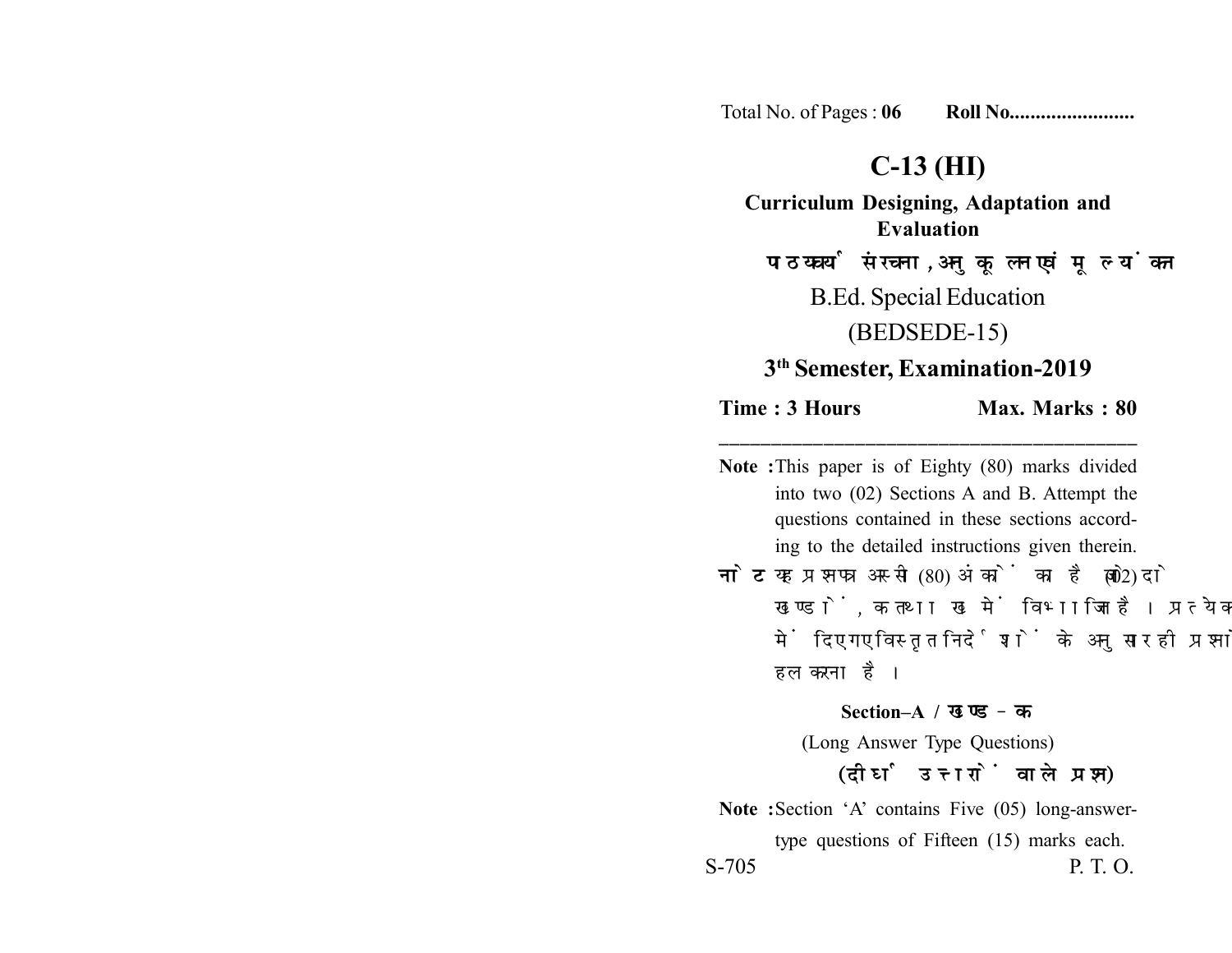3

लेखन हेतु पूर्व अपेक्षित दक्षताएँ क्या है? श्रवण क्षति वाले बच्चों के लेखन कौशल में आने वाली मुख्य चनौतियाँ क्या है?

4. Differentiate between curricular and cocurricular evaluation. Mention the factors associated with curricular evaluation.

> पाठ्यक्रम एवं पाठ्यसहगामी मुल्यांकन में अन्तर स्पष्ट करें। पाठ्यक्रम मूलयांकन से जुड़े हुए कारको को बताइये।

5. Classify different models of curriculum development.

> पाठ्यचर्या विकास के विभिन्न प्रतिमानों को स्पष्ट कोजिए।

#### **Section–B /**

(Short-Answer-Type Questions) (लघु उत्तरों वाले प्रश्न)

S-705 P. T. O. S-705 **Note :**Section 'B' contains Eight (08) short-answertype questions of Seven (07) marks each. Learners are required to answer any Five (05) questions only. **(5×7=35)** 

- नोट: खण्ड'ख' में आठ (08) लघु उत्तरों वाले प्रश्न दिये गये हैं, प्रत्येक प्रश्न के लिए सात (07) अंक निर्धारित हैं। शिक्षार्थियों को इनमें से केवल पाँच **(05) प्रश्नों के उत्तर देने हैं।**
- 1. What are the different steps for curriculum designing.

पाठयक्रम डिजाइन के विभिन्न चरण कौन-कौन से है ?

2. Write a note on curricular needs of children with hearing impairment in non-scholastic areas?

> श्रवण क्षति वाले बच्चों के गैर शैक्षिक क्षेत्र में पाठ्यक्रम आवश्यकताओं पर एक टिप्पणी लिखे।

3. Discuss the components and types of writing in brief.

लेखन के अवयवों एवं प्रकारों की संक्षिप्त चर्चा करें।

4. Write down the adaptation in student's evaluation and examinations.